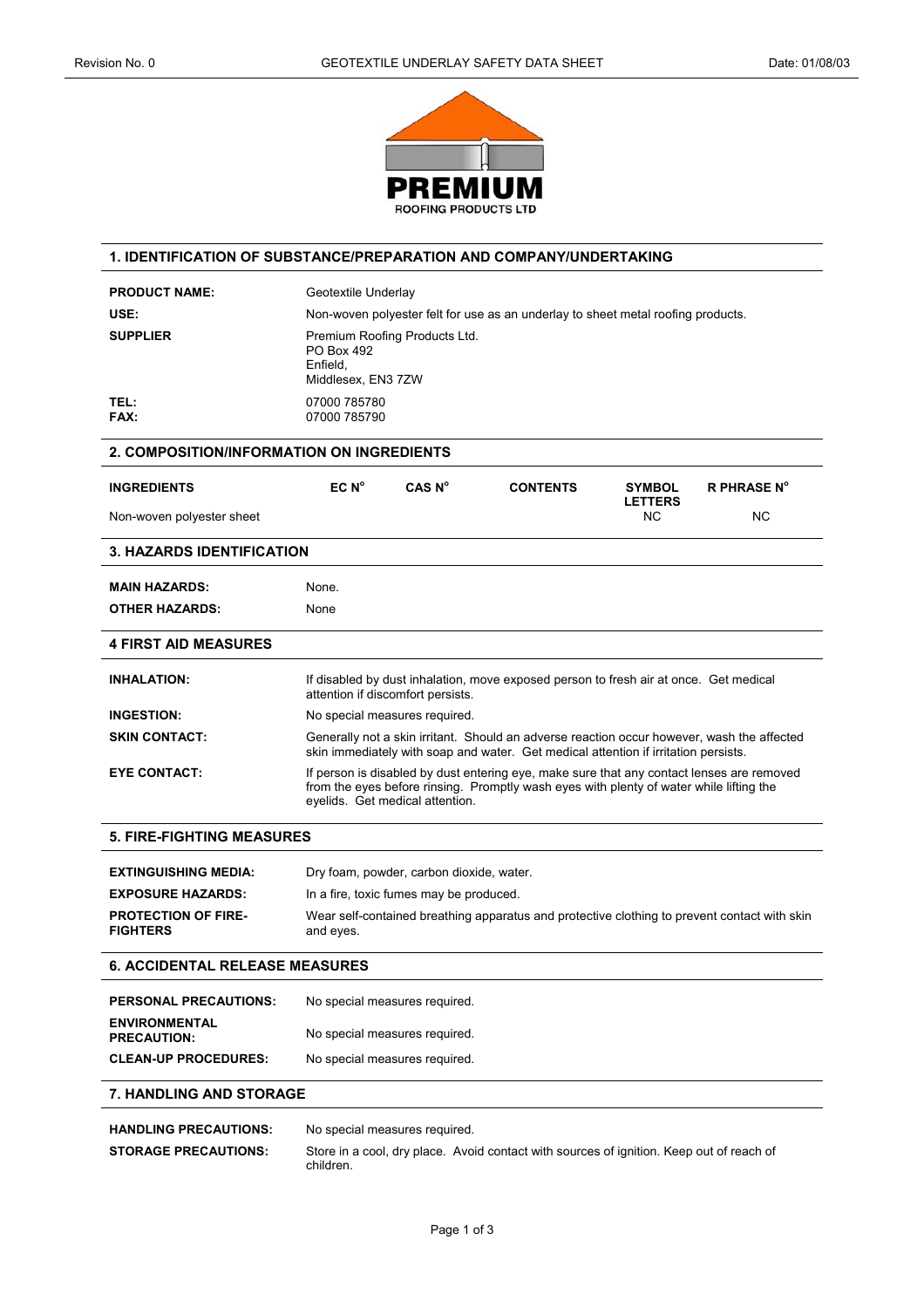# **8. EXPOSURE CONTROLS/PERSONAL PROTECTION EXPOSURE LIMIT VALUES: INGREDIENT CAS N<sup>o</sup> LTEL (8 hrs TWA) STEL (15 min)**  Non-woven polyester sheet **VENTILATION:** Provide adequate general and local exhaust ventilation. **RESPIRATORY PROTECTION:** Wear dust mask if work conditions require. **HAND PROTECTION:** Wear protective gloves if work conditions require. **EYE PROTECTION:** Use approved safety goggles if work conditions require. **SKIN PROTECTION:** Wear appropriate clothing. Follow standard hygiene procedures. **9. PHYSICAL AND CHEMICAL PROPERTIES APPEARANCE:** Fabric **ODOUR:** None **MELTING POINT:** 260 °C **FLASH POINT:** >300°C **RELATIVE DENSITY:** 1.38 @ 20°C **SOLUBILITY (in water):** Insoluble. **10 STABILITY AND REACTIVITY STABILITY:** Stable under normal conditions. Stable at room temperature. **CONDITIONS TO AVOID:** Avoid contact with sources of ignition. **MATERIALS TO AVOID:** None listed. **HAZARDOUS DECOMPOSTION PRODUCTS:**  Nitrous oxide fumes, carbon monoxide and carbon dioxide can be produced when product is heated or burnt. **11. TOXICOLOGICAL INFORMATION INHALATION:** Not classified under EC regulations. **INGESTION:** Not classified under EC regulations. **SKIN CONTACT:** Not classified under EC regulations. **EYE CONTACT:** Not classified under EC regulations. **12. ECOLOGICAL INFORMATION MOBILITY:** Low mobility as product is not finely divided and is insoluble in water. **PERSISTENCE AND DEGRADABILITY:** Very slightly biodegradable. **BIOACCUMULATIVE POTENTIAL:**  Bioaccumulative potential very slight. **OTHER ADVERSE EFFECTS:** None. **13. DISPOSAL CONSIDERATIONS WASTE FROM RESIDUES:** The product poses no toxic or ecological risk. Clean wastes may be recycled, incinerated or sent to licensed waste point. **CONTAMINATED PACKAGING:**  Dispose of packaging in accordance with local regulations **14. TRANSPORT INFORMATION:**  Not classified as hazardous to transport. **15. REGULATORY INFORMATION**  LABEL FOR SUPPLY: Not classified under EC regulations. No symbol required. **RISK PHRASES:** Not classified under EC regulations

**SAFETY PHRASES:** Not classified under EC regulations

**STATUTORY INSTRUMENT:** Chemicals (Hazards Information and Packaging) Regulations 2002; SI 2002/1689.